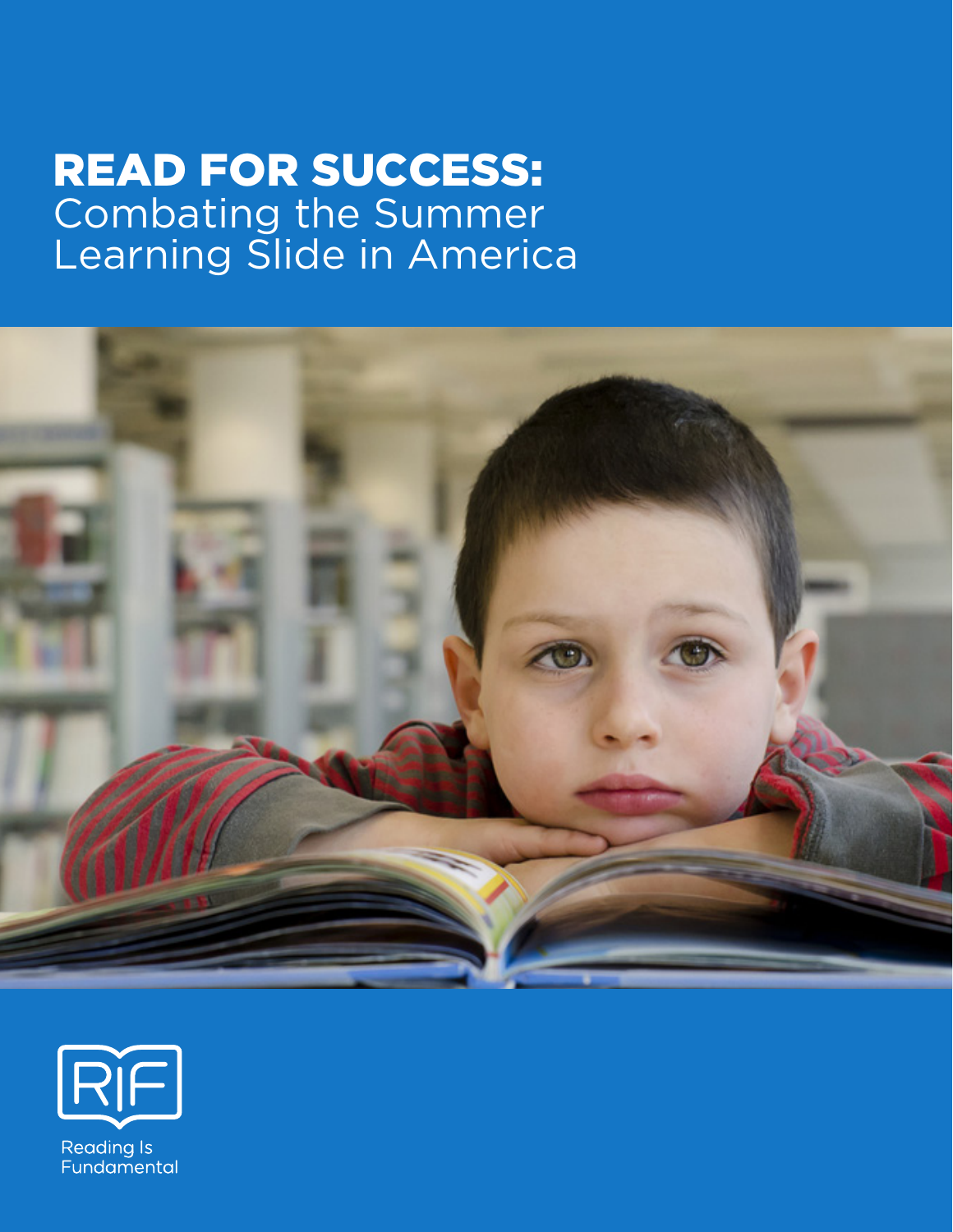

The Reading Is Fundamental (RIF) Read for Success research study set out to test and confirm the efficacy of a new model to reduce the summer learning loss that leads to the achievement gap between children from economically disadvantaged communities and their wealthier or more advantaged peers, who have greater access to learning and literacy support. The Read for Success model was tested over two years across 16 states, with more than 33,000 second, third and fourth grade students participating.

Key findings include:

- Students who participated in the study improved their reading proficiency over the summer. On average, 57 percent of those students tested showed statistically significant improvements in reading proficiency from spring to fall each year, instead of 80 percent of children showing loss in reading proficiency (the current finding).
- Nearly half of all third grade students—a critical grade for literacy skill building in academic content areas—increased reading proficiency.
- Students performing below the 10<sup>th</sup> percentile in each grade—often categorized as those children having special needs—showed the greatest increase in reading proficiency.
- Even students with strong literacy skills (at or above the 90<sup>th</sup> percentile) increased their reading proficiency.
- Schools with the greatest improvements incorporated a full culture change and had strong parental involvement.

This research report briefly explains the literacy crisis in America, highlights opportunities to break the cycle of illiteracy and proposes solutions for strengthening today's schools and students.

### BACKGROUND:

The United States is a prosperous country, yet many Americans are not able to realize their dreams of securing a good-paying job, buying a house and raising children who are capable of achieving their full potential. **The American Dream is at risk because millions of Americans lack the basic literacy skills to be productive members of society, the workforce and even their own families.** 

### America's Literacy Crisis

America's literacy crisis has reached epidemic proportions with a never-ending cycle in sight for children and adults. More than 93 million adults in this country—**nearly half the adult population read at or below the basic level** needed to contribute successfully to society.<sup>†</sup> Families living in poverty are especially vulnerable to crippling literacy challenges that prevent them from fully participating in society.

Learning begins at birth, and it is important for children to be engaged in storytelling and interacting with the written word through books at a young age. By the age of three, children from wealthier families have heard about 30 million more words than children from lower-income families. **For children entering kindergarten, 34 percent lack the basic language skills needed** to learn how to read.i

*"Summer learning loss prevents many young people from learning how to read, contributing to the \$225 billion annual cost of illiteracy in this country. Providing high-quality summer learning opportunities for all young people is both a moral and economic imperative that we can no longer afford to ignore."*

—Sarah Pitcock, CEO, National Summer Learning Association

By the time children from low-income families enter grade school, their ability to read is already an issue.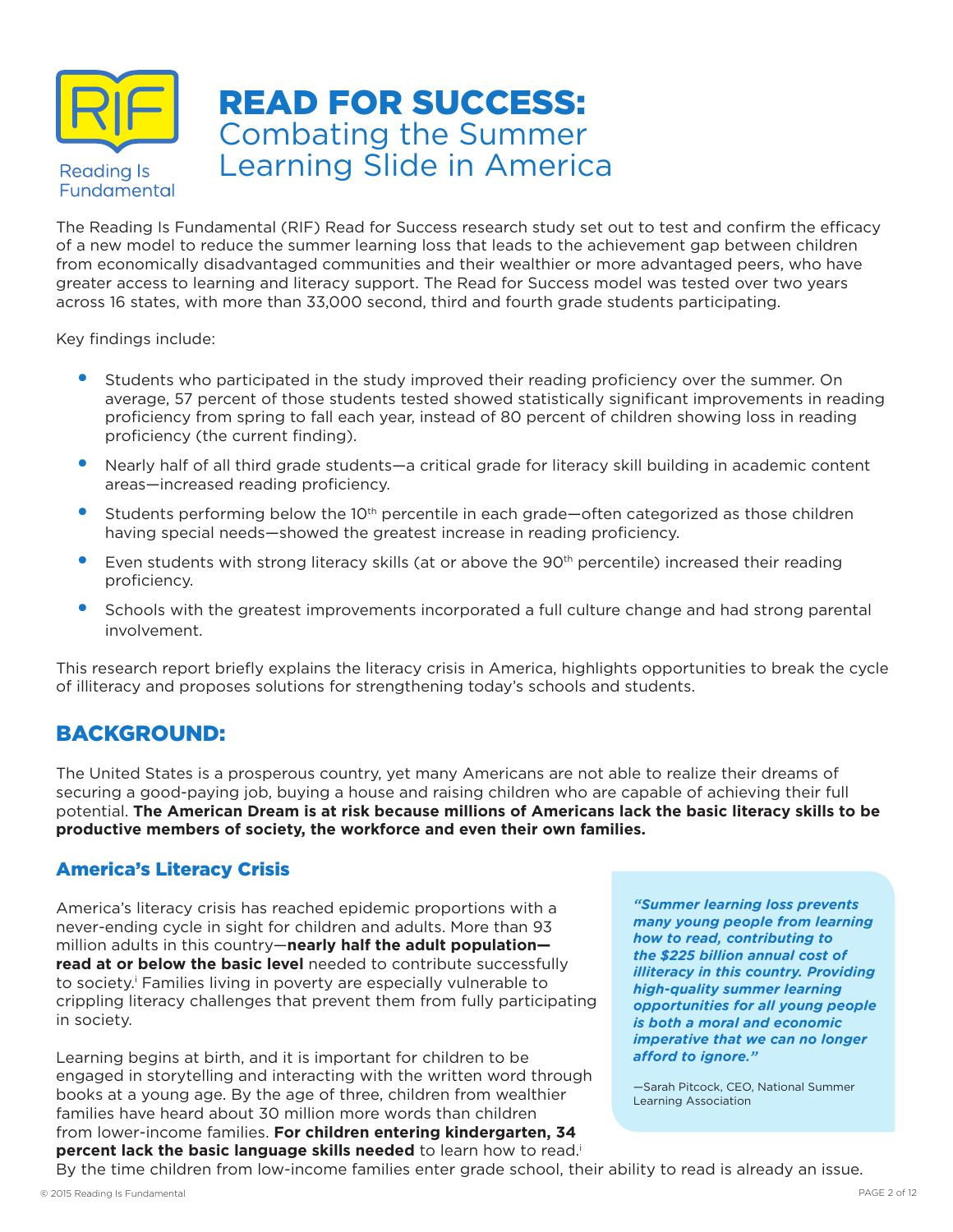In today's world, being literate requires much more than the traditional literacy of yesterday.<sup>iii</sup> The first three years of schooling are a critical time to learn the basic skills needed to tackle a more advanced curriculum. According to the results of the 2013 National Assessment of Educational Progress (NAEP), **the reading levels of fourth graders across the country break down as follows**:

- **8 percent** are *advanced* readers (superior performance at each grade assessed)
- **27 percent** are *proficient* readers (demonstrated competency over challenging subject matter, including subject-matter knowledge, application of such knowledge to real-world situations and analytical skills appropriate to the subject matter)
- **33 percent** are *basic* readers (have a partial mastery of reading skills)
- 32 percent read below the *basic* level

The NAEP results also reveal a great disparity in reading levels across economic and ethnic lines:

- **47 percent** of fourth graders from low-income families scored below the *basic* level.
- **50 percent** of Black fourth graders scored below the *basic* level, as did **47 percent** of Hispanic and **49 percent** of American Indian fourth graders.

### READING PROFICIENCES IN THE U.S. BY STATE

Percentage comparison between states and the nation for public school students at or above Proficient in fourth- and eighth-grade NAEP reading: 2013



1 Department of Defense Education Activity (overseas and domestic schools).

SOURCE: U.S. Department of Education, Institute of Education Sciences, National Center for Education Statistics, National Assessment of Educational Progress (NAEP), 2013 Reading Assessment

32% READ BELOW BASIC LEVEL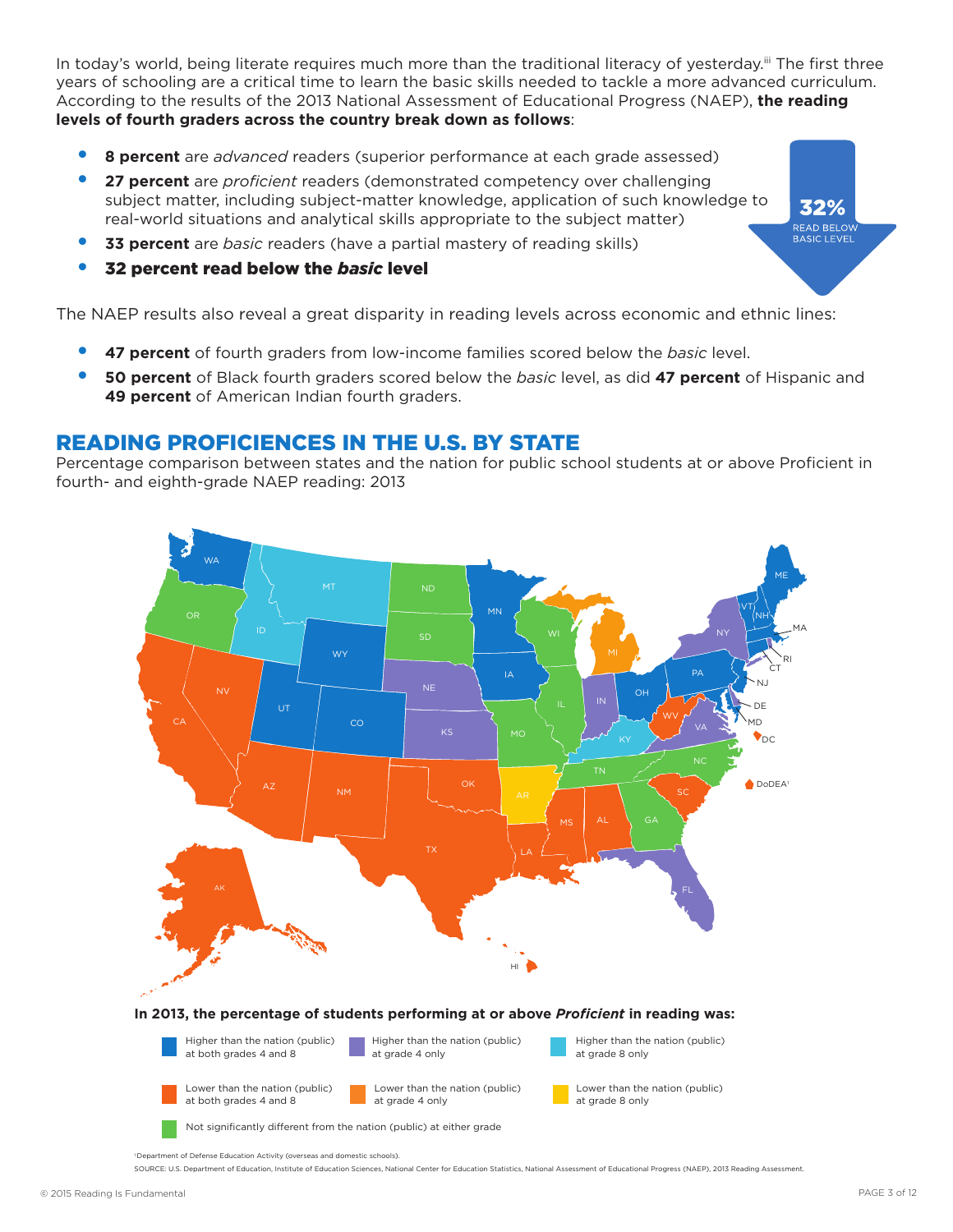Once these children fall behind in reading proficiency, it becomes especially difficult for them to catch up with their peers. Children who start out with reading difficulties or knowledge gaps are likely to remain poor readers and ultimately fall behind or fail in school. One of the reasons students drop out of school is that they are not academically successful.



In the United States, more than 8,000 students quit high school every day, limiting their economic opportunity and ability to become strong members of the workforce.<sup>iv</sup> According to a 2013 Pew Research Center study among millennials between the ages of 25-32, today's high school-only graduates earn \$17,500 less per year than those with a four-year college degree. This is not a result of improved earnings for college graduates; rather, life is becoming increasingly difficult for high school-only graduates. Unsurprisingly, for those without a high school diploma or equivalent, the earnings gap is even greater.

### Summer is the time that students either leap ahead or fall behind

In the summer months, all children are at risk of losing some of the learning obtained during the school year. This is especially true for children from low-income families. More than 80 percent of children from economically disadvantaged communities lose reading skills over the summer because they lack access to books, learning resources, ongoing conversations with their families and enrichment opportunities such as trips to the library, bookstore, or museum.

Students who lose reading ability over the summer rarely catch up. Over time, **this loss over the summer can add up to the equivalent of three years of reading loss by the end of fifth grade.** If left unattended, the gap in reading achievement can widen to four years of reading loss by the end of 12<sup>th</sup> grade for those students who have not already dropped out of school.

### SUMMER READING LOSS



Source: Alexander, K.L., D. R. Entwisle, and L.S. Olson. 2007. "Lasting Consequences of Summer Learning Gap." American Sociological Review 72 (4): 167-80; professional presentation by Dr. Alexander, February 12, 2015.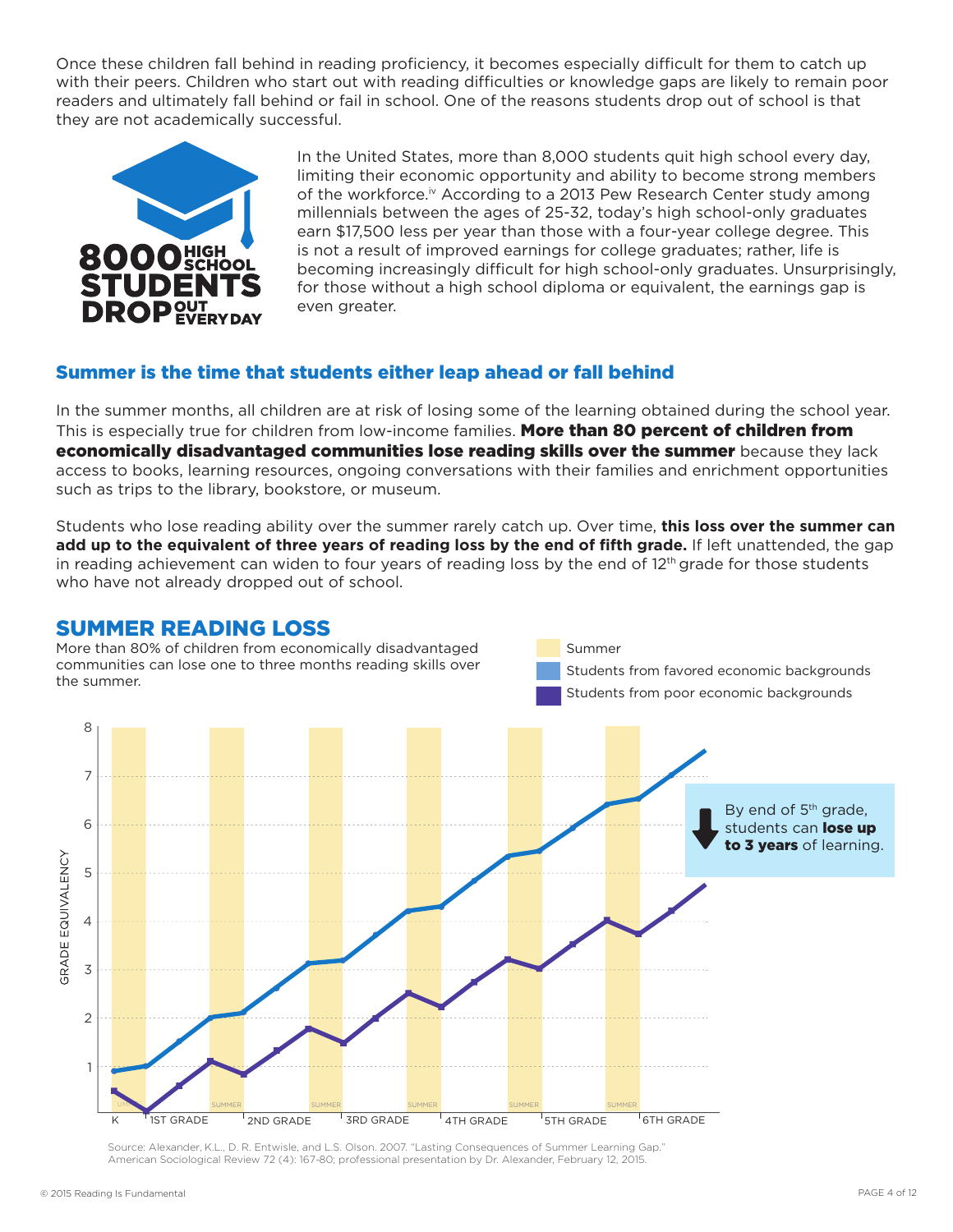### Books play an essential role in child development and learning, but many don't have access to books

From stimulating the brains of babies and toddlers to helping older children better understand the world around them, books provide critical educational building blocks. Good books with illustrations explain and visually connect content to words on a page. Reading helps spark the imagination and provides basic tools for future success in school and beyond. People who develop a love of reading are more productive throughout their lives and help create stronger communities.

Recent studies suggest that three factors may be key to reading achievement:

- **Access to a lot of good, high-quality books**
- **Book ownership**
- **Child's choice in selection.v**



Unfortunately, of the 16 million children living in poverty in the United States, two-thirds do not have books in their homes.<sup>vi</sup> It's hard to imagine a childhood without books, but this is a sad reality for many children. The situation can become even worse during the summer, when access to schools and libraries is limited. Even visits to libraries presuppose that families have transportation, gas money and time to travel.

Across the country, not all counties have libraries, especially in rural or remote areas. For counties that do have libraries, some reduce hours in the summer, making them harder for parents and children to access.

#### Socio-economic realities

Most parents want their children to have books, but impoverished families are often forced to make tough choices when determining which non-essential items to purchase for the home. For many, books are a luxury that they cannot afford.

However, if the United States is to be a competitive player in the global marketplace, we must ensure that all children have access to essential literacy tools. There are currently **more than 4 million job openings in our country attributable to a lack of sufficiently educated workers.** According to employers looking to fill jobs in 2014, the areas in which they experienced the greatest challenges finding skilled candidates included computer and mathematical occupations (71%), architecture and engineering (70%), management (66%), and health care (56%). Overall, **literacy** 

*"Pamlico County is fortunate enough to have a library, but it is 35 miles away from some of the families that live in the far end of the county. Working parents have to have the time and the money to get there, and often they must make a choice between gas for work or gas for books. Unfortunately, these issues from the daily lives of our parents limit children's access to books."*

—Wanda Dawson, Superintendent, Pamlico County Schools

**problems cost American businesses more than \$225 billion** in lost productivity each year.viii

But perhaps the greatest cost to us as a society is one that can't be measured—the lost opportunity for thousands of children who go through life without the ability to read well. If we don't act now, children from economically disadvantaged communities will always be at risk, and so will America.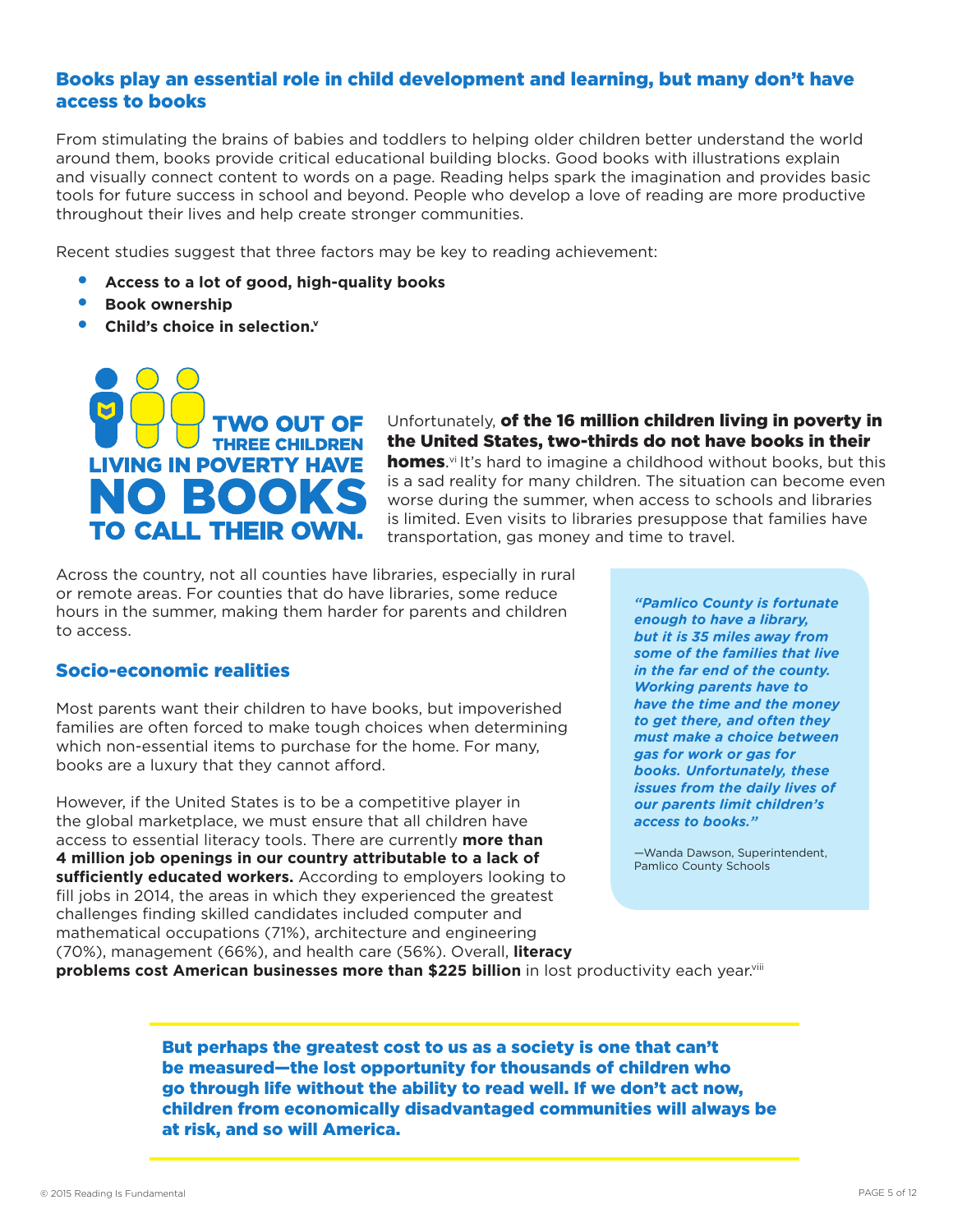### POVERTY IN THE U.S. BY STATE

The share of children under age 18 who live in families with incomes below the federal poverty level. In 2013, a family of two adults and two children fell in the "poverty" category if their annual income fell below \$23,624.\*

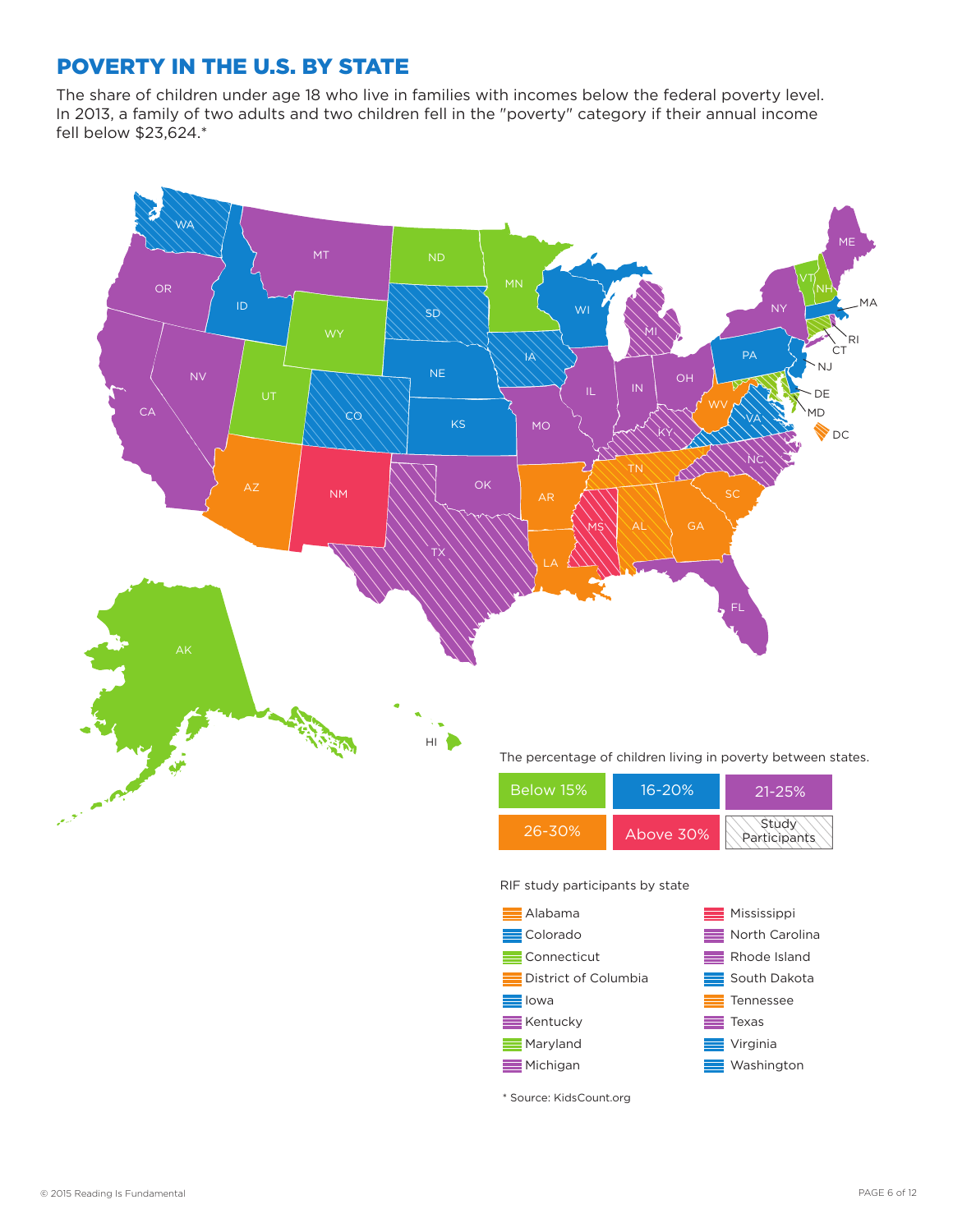### SIGNIFICANT RESEARCH FINDINGS:



*Students from Forest Hills Elementary School in Danville, VA measure bubble gum bubbles following the reading of* POP! The Invention of Bubble Gum*. The exercise is part of the STEAM enrichment activities used in the research.*

The Reading Is Fundamental (RIF) Read for Success research study set out to test and confirm the efficacy of a new model to reduce summer learning loss in children from economically disadvantaged communities.

For the study, RIF used the reading section on the Iowa Test of Basic Skills (ITBS). This test is valid, reliable and nationally normed. The score on this test provides a reading level (in the case of this study, a Lexile) with which books can be matched. The ITBS also has different iterations that test the same skills, so it is easy to measure growth over time. The testing for this study occurred in spring and fall, measuring the reading ability level over the gap of the summer for two years.

The hypothesis of the study was that summer learning loss in reading proficiency could be cut in half—from 80 percent to 40 percent—by providing books and literacy materials for both the classroom and for children to take home and keep, as well as professional development for teachers, tools to enhance

parental involvement and other enrichment opportunities for children and their families. Improvement in reading proficiency was not part of the study's expectations.

### Students who participated in the study improved their reading proficiency over the summer

On average, 57 percent of those students tested showed statistically significant improvements in reading proficiency from spring to fall each year. Instead of 80 percent of children showing loss in reading proficiency (the current finding), use of the RIF model helped reverse the trend with stunning gains.

### Students in third grade—a critical grade for literacy skill building—increased reading proficiency

Nearly half of all third grade students tested improved their reading scores. This is especially significant, as millions of American children get to fourth grade without learning to read proficiently,ix which puts them at increased risk of dropping out of high school and minimizes their lifelong earning potential.

### Students in each grade performing below the 10<sup>th</sup> percentile—often categorized as those children having special needs—showed the greatest increase in reading proficiency

## STUNNING GAINS

The RIF Read for Success model helped reverse the trend of summer learning loss for more than half the children in the study.



- Second graders: 74 percent met or exceeded expected reading scores
- Third graders: 81 percent met or exceeded expected reading scores
- Fourth graders: 72 percent met or exceeded expected reading scores

### Even students with strong reading proficiency (at or above the 90<sup>th</sup> percentile) showed gains, indicating that the Read for Success model is appropriate for all children.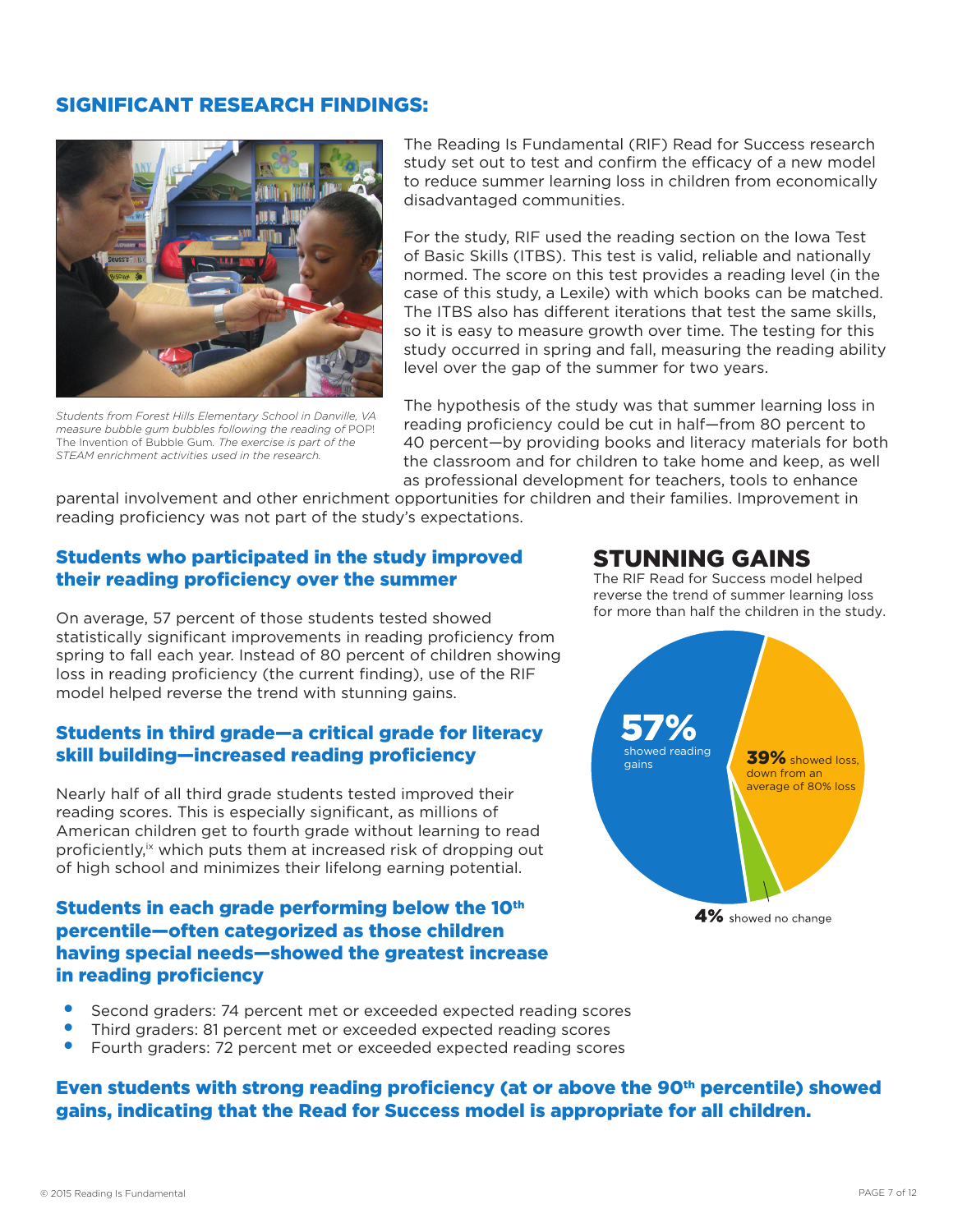### Schools with the greatest improvement incorporated a full culture change and had strong parental involvement

Schools that experienced full participation in all six aspects of the RIF model enjoyed higher gain scores. In addition, teachers who used the classroom books and incorporated them into the grade-level curriculum using them as the "informational texts" which are so pivotal in learning the content areas of math, science and social studies—saw greater gains. When schools were transformed into a literacy-rich environment, students achieved greater results. (Based on individual state assessments, some schools reported that children also showed improvements in math and science—an unanticipated corollary gain.)

### RECOMMENDATIONS:

### Schools and classrooms provide access to and choice of high-quality books

Providing access to books that children can choose on their own is a critical component of the Read for Success model. When children have books readily available to them, they are motivated and empowered to read even more than what is required, helping improve overall outcomes and success in school. In addition, new, current books to use in a classroom allow teachers or media specialists to extend learning in key academic content areas.

#### Schools consider use of the model as a Response to Intervention requirement

Students whose Lexile reader measures were in the 10<sup>th</sup> percentile or below saw significant gains during the research study. To improve test scores and motivate students to learn, school systems can employ the sixpart Read for Success model described below as an inexpensive way to address intervention.





### School systems use Title 1 funds to implement best practices and improve scores

According to the U.S. Department of Education (DOE), the purpose of Title 1 funding is "to ensure that all children have a fair, equal and significant opportunity to obtain a high quality education and reach, at minimum, proficiency on challenging state academic achievement standards and state academic assessments."

A basic principle of Title 1 states that schools with large concentrations of low-income children—determined by the number of students enrolled in free and reduced lunch programs—will receive supplemental funds to assist in meeting students' educational goals.

Already, school districts who participated in the Read for Success study have applied for and been granted the use of Title 1 funds to continue to employ the model in select communities.

#### RIF needs to conduct additional research:

Although the initial two-year study showed positive results, additional testing is needed to answer questions based on sample, individual schools and length of intervention.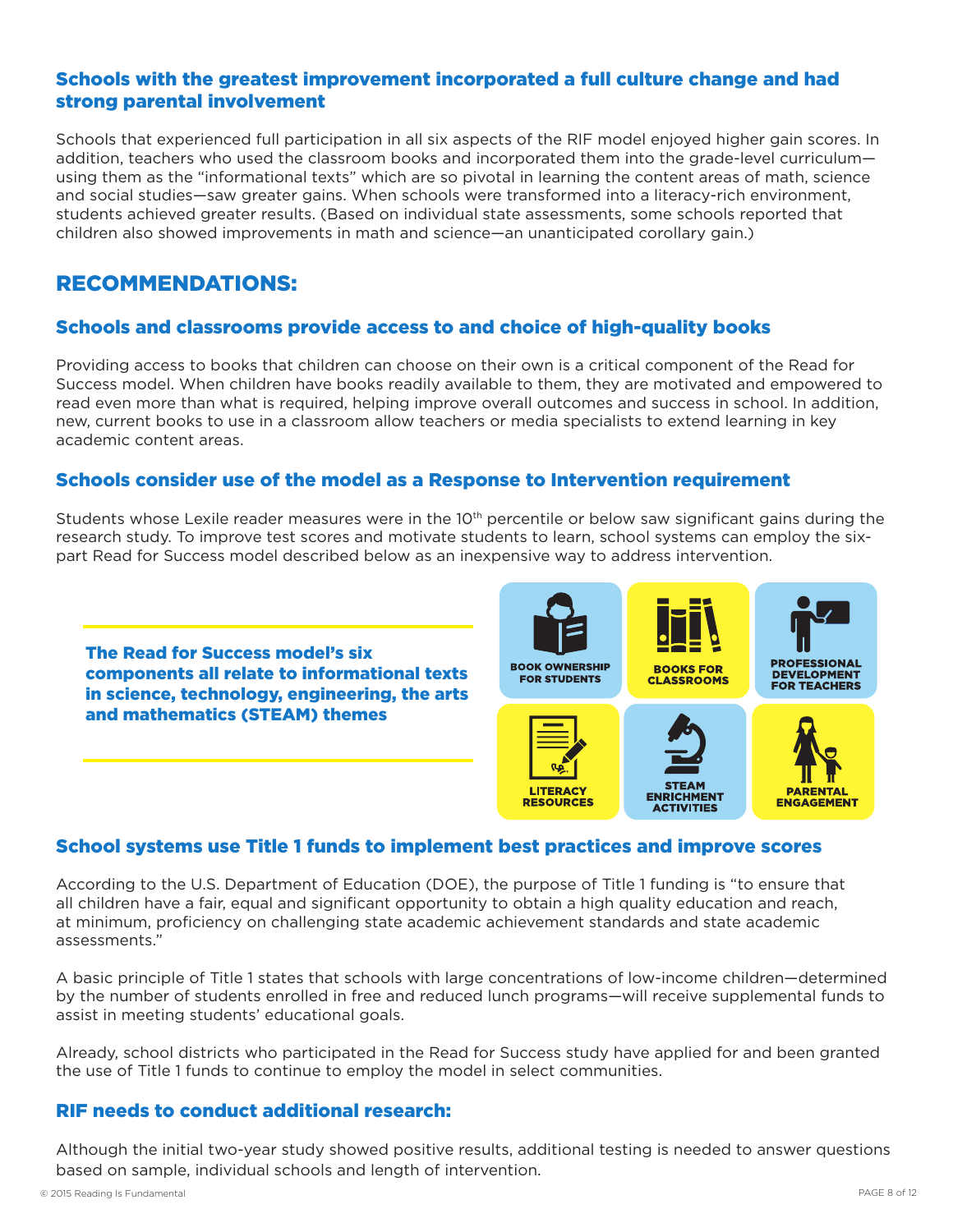### ABOUT THE RESEARCH:

Launched in 2012 as part of a U.S. Department of Education Innovative Approaches to Literacy grant, Read for Success was designed to determine how schools and communities in the poorest and/or most rural areas could address summer learning loss—and ultimately the achievement gap—through access to opportunity, books, and learning resources.

**The RIF Read for Success model reached a sample of 33,000 second, third and fourth grade students from 173 schools in 41 school districts across 16 states. More than 760,000 books**, almost all of which had strong emphases on STEAM themes, were distributed to children, classrooms and media centers. In identifying books appropriate for the summer distributions, some of the books were field-tested among children with similar demographics of the study sample. Because books at the lowest reading levels often seem too "childish" or "babyish" for elementary school aged children, second, third and fourth graders were asked to serve as an "editorial board," identifying which books they would "never" read or carry around. In this way, even the lowest level books had been chosen not only by experts but by children themselves.



Lexile reader measures were obtained in the spring and fall over a two-year period using the reading section of the Iowa Test of Basic Skills. Of the student population who participated in the study, 5,527 children were tested over the entire two-year study (four "matched" scores) and more that 10,000 children had both a pre-test and a posttest (two "matched" scores).

The Read for Success model provides a year-round intervention to help supply educators, students and families with resources to ensure that students are reading interesting books with rich academic content and vocabulary at their approximate reading levels during the school year—for read-alouds in the classroom/media center or independent reading as directed by the teacher/media specialist and also during summer months. Given the success of the study, RIF believes students from school districts that employ the Read for Success model have the potential to reduce their summer learning loss, as well as immerse themselves in the academic content and language needed for future success in school and beyond.

\*2014 Test Results

In addition to placing an emphasis on books that incorporate STEAM themes, this model gives an increased focus on informational texts with strong non-fiction ties, both for those books used in the classroom as well as those that children choose to read over the summer. These types of books feature material that sets the stage for learning in areas children are introduced to around third grade—when they are reading to learn as opposed to learning to read. Books with clear pictures or illustrations help children associate "hard," infrequently-used words with concepts or ideas; these kinds of books aid learning in developmentally appropriate ways.

Whether Common Core or state Content Standards are used, the books, materials, and activities that promote and support learning about academic content areas are critical to younger children. They provide the context and background for the more complex academic content as it presents itself in middle grades and high school—in science, math and social studies. The 8,000 plus number of children who drop out of school every day are more often than not the poorer readers who never learned that academic content vocabulary. **It is much easier to play catch up in the early grades before that gap widens, and stemming summer learning loss is a giant step in that direction.** 

The study was funded by the U.S. Department of Education.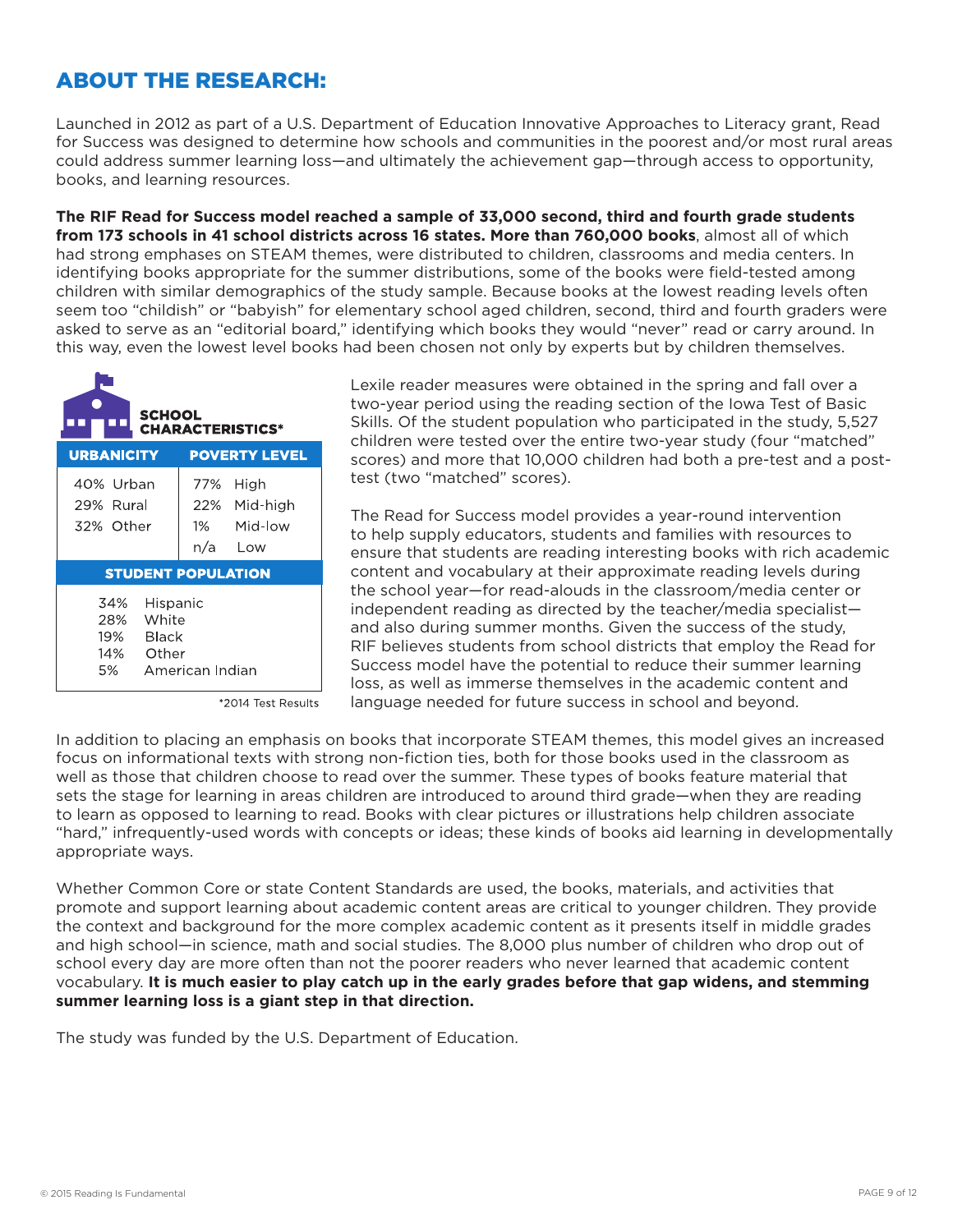#### READ FOR SUCCESS PARTICIPANTS READ FOR SUCCESS PARTICIPANTS

- 33,000 second, third and fourth grade students in 173 schools in 41 school districts and 16 states 33,000 second, third and fourth grade students in 173 schools in 41 school districts and 16 states participated in the Read for Success model
- 80 percent of these children come from high-poverty districts 80 percent of these children come from high-poverty districts
- More than half of these schools are rural/non-urban districts More than half of these schools are rural/non-urban districts



#### ALABAMA

Barbour County School District Bessemer City Schools Chambers County School System Midfield City School District Monroe County Public Schools

#### COLORADO

Denver Public Schools Harrison School District Two

#### **CONNECTICUT**

Bridgeport Public Schools

### DISTRICT OF COLUMBIA

DC Public Schools

#### IOWA

Davis County Community School District Lu Verne School District River Valley Community School District

#### **KENTUCKY**

Breathitt County Schools Lee County School District Casey County School District Owsley County School District Whitley County School District

#### MARYLAND

Somerset County Public Schools

#### MICHIGAN

Flint Community Schools

#### **MISSISSIPPI**

Columbia District Yazoo County Schools Yazoo City Municipal School District Humphreys County School District

#### NORTH CAROLINA

Hickory Public Schools Lexington NC City Schools Pamlico County

#### RHODE ISLAND Central Falls School District

#### SOUTH DAKOTA

Chamberlain School District Todd County School District 66-1

#### **TENNESSEE**

Athens City Schools Dayton City Schools Hardin County Schools Lexington TN City School System McNairy County School District Richard City Special School District

#### **TEXAS**

Dallas Independent School District Edinburg Consolidated Independent School District Hidalgo Independent School District McAllen Independent School District

VIRGINIA Danville Public Schools

#### WASHINGTON

Quincy School District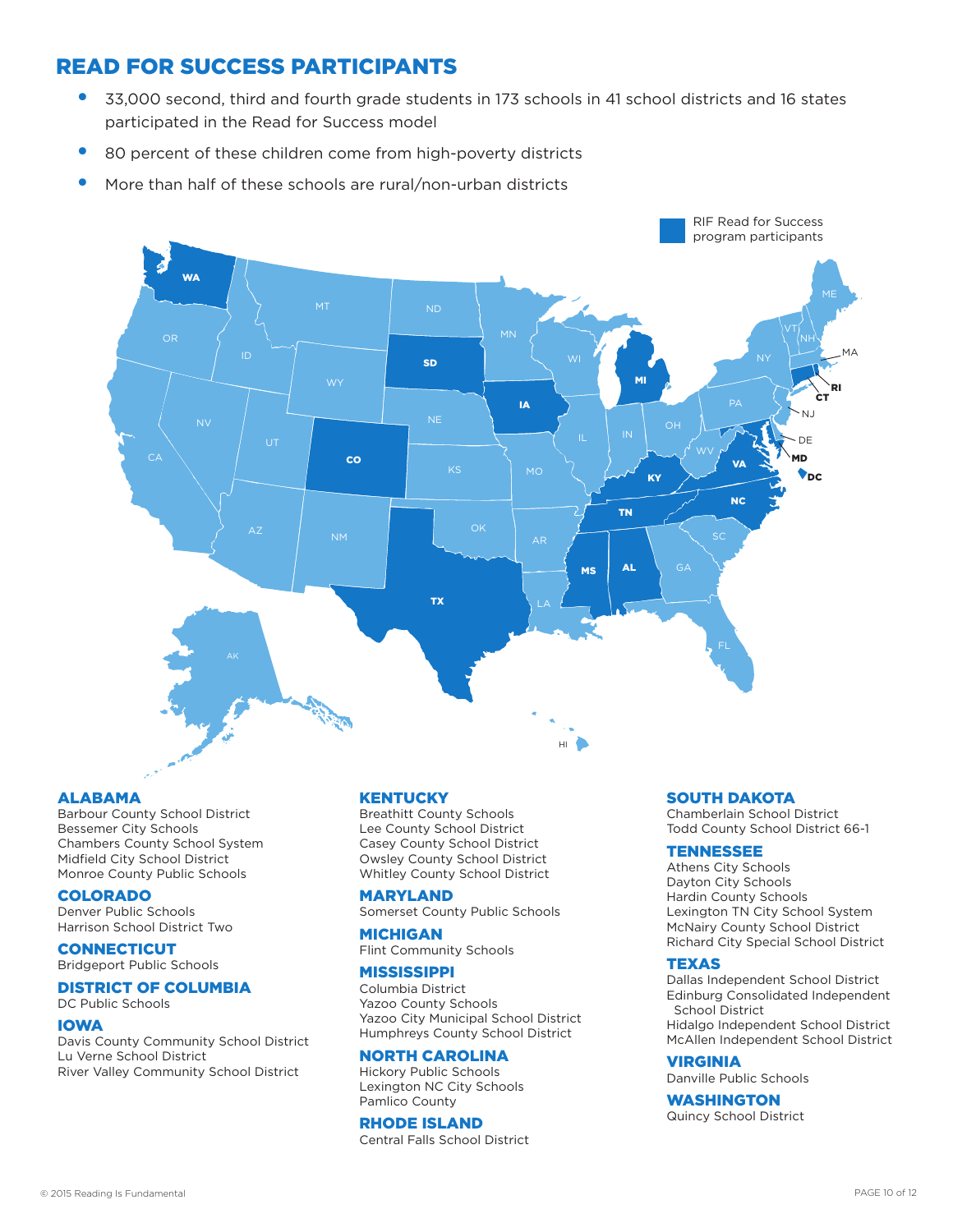### ABOUT READING IS FUNDAMENTAL:

Reading Is Fundamental (RIF) is the nation's oldest and largest children's literacy nonprofit, dedicated to motivating young readers by working with children, parents, teachers and community members. Since 1966, RIF has provided 412 million books to 40 million children in need.

RIF addresses the nation's literacy crisis through an evidence-based approach to book ownership





tied directly to positive outcomes in motivation, performance and reading frequency.<sup>x</sup> As a sustainable organization with five decades of expertise, RIF has used the scope and scale of its work nationwide—along with relationships with more than 100 publishers—to deliver an effective, efficient, inexpensive and easily replicable model of book distribution.

RIF is leading the way with advanced research and programming to ensure that children have the ability to develop strong literacy skills that will lead them to educational attainment, social engagement and economic sustainability.

*"Placing books in the hands of children to develop an interest in reading is critical. Placing targeted, high-interest books with STEAM focus in the hands of children is brilliant."*

—Patrick Pope, Principal, Friendship Technology Preparatory Middle PCS, Washington, D.C.

\_\_\_\_\_\_\_\_\_\_\_\_\_\_\_\_\_\_\_

- iii. For a full definition of literacy, see NCTE.
- *iv. Ed Week*, 2011; Alexander, Entwisle, & Olson, 2007.
- v. Allington & McGill-Franzen, 2013.
- vi. National Center for Children in Poverty, 2013.
- vii. Careerbuilder Poll, March 2014.
- viii. U.S. Department of Labor.

x. Lindsay, 2012.

i. NAAL, 2003.

ii. Coalition for Literacy, 2013.

ix. Annie E. Casey Foundation, *2010 KIDS COUNT Special Report*.